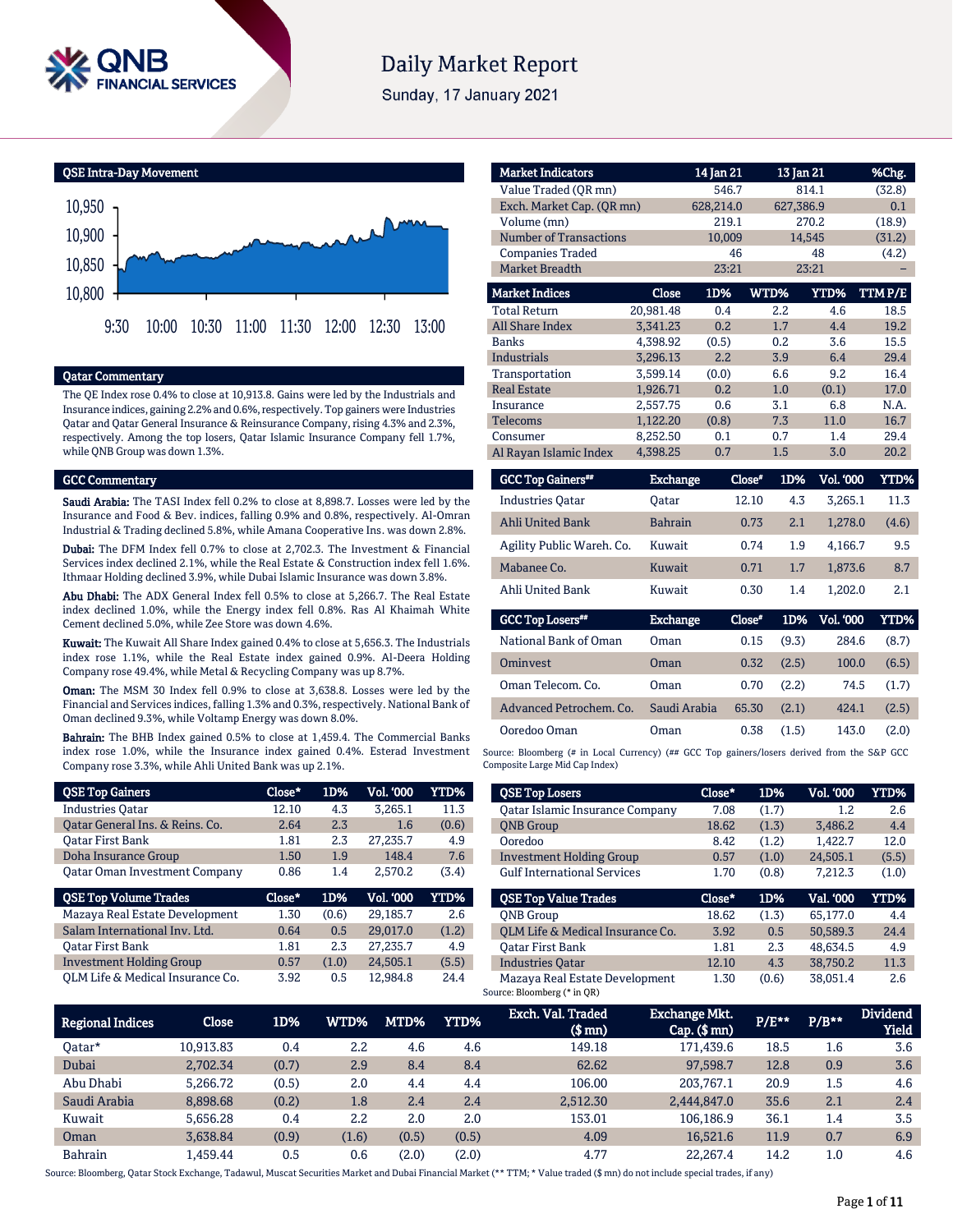### Qatar Market Commentary

- The QE Index rose 0.4% to close at 10,913.8. The Industrials and Insurance indices led the gains. The index rose on the back of buying support from Foreign shareholders despite selling pressure from Qatari, GCC and Arab shareholders.
- Industries Qatar and Qatar General Insurance & Reinsurance Company were the top gainers, rising 4.3% and 2.3%, respectively. Among the top losers, Qatar Islamic Insurance Company fell 1.7%, while QNB Group was down 1.3%.
- Volume of shares traded on Thursday fell by 18.9% to 219.1mn from 270.2mn on Wednesday. Further, as compared to the 30-day moving average of 223.8mn, volume for the day was 2.1% lower. Mazaya Real Estate Development and Salam International Investment Limited were the most active stocks, contributing 13.3% and 13.2% to the total volume, respectively.

| <b>Overall Activity</b>        | Buy %* | Sell %* | Net (QR)         |
|--------------------------------|--------|---------|------------------|
| Oatari Individuals             | 37.27% | 51.42%  | (77, 365, 706.3) |
| <b>Oatari Institutions</b>     | 15.32% | 17.29%  | (10,780,045.0)   |
| Oatari                         | 52.59% | 68.71%  | (88, 145, 751.3) |
| <b>GCC Individuals</b>         | 0.60%  | 0.68%   | (447, 026.9)     |
| <b>GCC</b> Institutions        | 2.85%  | 3.89%   | (5,690,452.5)    |
| <b>GCC</b>                     | 3.45%  | 4.57%   | (6,137,479.4)    |
| Arab Individuals               | 9.56%  | 10.89%  | (7,306,126.9)    |
| <b>Arab Institutions</b>       | 0.01%  | 0.02%   | (31, 642.8)      |
| Arab                           | 9.57%  | 10.91%  | (7,337,769.8)    |
| <b>Foreigners Individuals</b>  | 3.30%  | 2.34%   | 5,236,447.8      |
| <b>Foreigners Institutions</b> | 31.10% | 13.47%  | 96,384,552.7     |
| <b>Foreigners</b>              | 34.40% | 15.81%  | 101,621,000.4    |

Source: Qatar Stock Exchange (\*as a % of traded value)

## Ratings, Earnings Releases, Global Economic Data and Earnings Calendar

#### Ratings Updates

| Company                                         | <b>Agency</b> | Market | Type*          | <b>Old Rating</b> | <b>New Rating</b> | <b>Rating Change</b>     | Outlook       | Outlook Change |
|-------------------------------------------------|---------------|--------|----------------|-------------------|-------------------|--------------------------|---------------|----------------|
| OLM Life and<br>Medical<br>Insurance<br>Jompany | S&P           | Oatar  | <b>ICR/FSR</b> | $A-A$ -           | $A$ - $/A$ -      | $\overline{\phantom{0}}$ | <b>Stable</b> | -              |

Source: News reports, Bloomberg (FSR- Financial Strength Rating, ICR – Issuer Credit Rating)

#### Earnings Releases

| <b>Company</b>                                      | <b>Market</b> | <b>Currency</b> | Revenue (mn)<br><b>4Q2020</b> | % Change<br>YoY | <b>Operating Profit</b><br>(mn) 402020 | % Change<br>YoY          | <b>Net Profit</b><br>(mn) 4Q2020 | % Change<br>YoY |
|-----------------------------------------------------|---------------|-----------------|-------------------------------|-----------------|----------------------------------------|--------------------------|----------------------------------|-----------------|
| Al Batinah Hotels*                                  | Oman          | <b>OMR</b>      | 0.3                           | $-66.4%$        | $\qquad \qquad =$                      | $\equiv$                 | (0.6)                            | N/A             |
| Al Omaniya Financial Services*                      | Oman          | <b>OMR</b>      | 10.3                          | $-11.0%$        | $\qquad \qquad -$                      | -                        | 1.2                              | $-64.8%$        |
| Oman Packaging Co.*                                 | Oman          | <b>OMR</b>      | 11.3                          | $-6.6%$         | $\qquad \qquad -$                      | -                        | 1.2                              | 5.9%            |
| Arabia Falcon Insurance Company*                    | Oman          | <b>OMR</b>      | 18.3                          | 8.2%            | -                                      | -                        | 1.6                              | 40.5%           |
| Oman Chromite Co.*                                  | Oman          | <b>OMR</b>      | 1.1                           | $-53.9%$        |                                        |                          | (0.7)                            | N/A             |
| National Life General Insurance*                    | Oman          | <b>OMR</b>      | 134.0                         | $-9.8%$         | -                                      | -                        | 15.0                             | 47.1%           |
| Construction Materials Industries &<br>Contracting* | Oman          | <b>OMR</b>      | 3.7                           | 2.4%            |                                        |                          | 0.2                              | 57.6%           |
| Al Sharqiya Investment Holding<br>$Co.*$            | Oman          | <b>OMR</b>      | 1.2                           | $-0.8%$         |                                        |                          | 0.5                              | 5.4%            |
| United Finance Co.*                                 | Oman          | <b>OMR</b>      | 8.0                           | $-12.3%$        | $\qquad \qquad -$                      | $\overline{\phantom{0}}$ | 0.8                              | 15.3%           |
| The National Detergent Co.*                         | Oman          | <b>OMR</b>      | 20.4                          | 3.6%            | $\overline{\phantom{0}}$               | Ξ.                       | 0.9                              | 43.1%           |
| Oman Oil Marketing Co.*                             | Oman          | <b>OMR</b>      | 442.4                         | $-24.2%$        | $\qquad \qquad -$                      | -                        | 0.4                              | $-92.8%$        |
| National Aluminium Products Co.*                    | Oman          | <b>OMR</b>      | 35.7                          | $-17.5%$        | $\qquad \qquad -$                      | -                        | (1.1)                            | N/A             |
| Gulf Mushroom Products Co.*                         | Oman          | <b>OMR</b>      | 6.1                           | $-19.1%$        |                                        |                          | 0.3                              | $-54.7%$        |
| Voltamp Energy*                                     | Oman          | <b>OMR</b>      | 34.4                          | $-16.4%$        | -                                      | Ξ.                       | 0.1                              | $-86.8%$        |
| Oman Flour Mills Co.*                               | Oman          | <b>OMR</b>      | 96.9                          | 6.6%            | $\qquad \qquad =$                      |                          | 9.6                              | 85.7%           |
| Salalah Mills Co.*                                  | Oman          | <b>OMR</b>      | 53.5                          | $-0.3%$         | $-$                                    | -                        | 1.5                              | $-2.8%$         |
| <b>Global Financial Investments</b><br>Holding*     | Oman          | <b>OMR</b>      | 14.0                          | 5.5%            |                                        |                          | 0.5                              | N/A             |
| Dhofar Tourism*                                     | Oman          | <b>OMR</b>      | 0.4                           | $-32.7%$        | -                                      | -                        | 1.3                              | 1.6%            |
| Oman & Emirates Investment<br>Holding Co.*          | Oman          | <b>OMR</b>      | 0.6                           | $-86.2%$        |                                        |                          | (1.8)                            | N/A             |
| Al Maha Ceramics*                                   | Oman          | <b>OMR</b>      | 9.0                           | 21.0%           | -                                      | -                        | 1.5                              | 50.9%           |
| A'Saffa Foods*                                      | Oman          | <b>OMR</b>      | 29.9                          | $-1.4%$         | $\overline{\phantom{m}}$               | $\overline{\phantom{0}}$ | 1.4                              | 3.8%            |
| Oman Cables Industry*                               | Oman          | <b>OMR</b>      | 175.4                         | $-16.5%$        |                                        | -                        | 2.4                              | $-65.4%$        |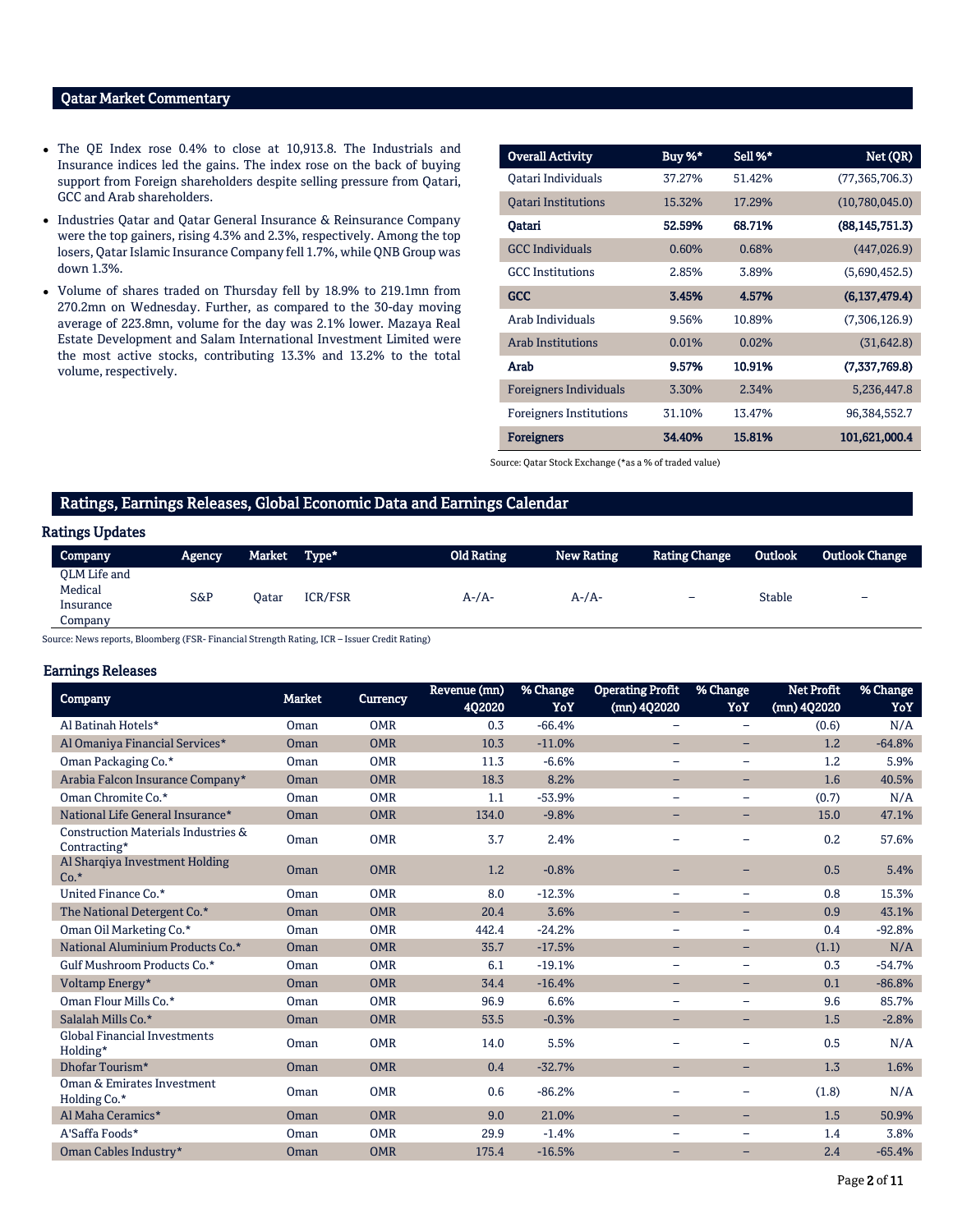| teum<br>Product:<br>. Dotr $\epsilon$<br>$H_{\rm H}$<br>$\overline{a}$ |      | OMR | 770   | $-28.2%$ |   | - |     | $4.4\%$ |
|------------------------------------------------------------------------|------|-----|-------|----------|---|---|-----|---------|
| Jompany                                                                | Jman |     | UJU.U |          | - |   | v.u |         |

| <b>Earnings Releases</b> |  |
|--------------------------|--|
|                          |  |

| <b>Company</b>                | <b>Market</b> | <b>Currency</b> | Revenue (mn)<br><b>402020</b> | % Change<br>YoY | <b>Operating Profit</b><br>(mn) 4Q2020 | % Change<br>YoY          | Net Profit<br>(mn) 4Q2020 | % Change<br>YoY |
|-------------------------------|---------------|-----------------|-------------------------------|-----------------|----------------------------------------|--------------------------|---------------------------|-----------------|
| Ominyest*                     | Oman          | <b>OMR</b>      | 250.3                         | $-17.4%$        | $\overline{\phantom{0}}$               | $\overline{\phantom{0}}$ | 33.7                      | 4.9%            |
| Vision Insurance*             | Oman          | <b>OMR</b>      | 22.8                          | $-10.9%$        | $\overline{\phantom{a}}$               | $\overline{\phantom{m}}$ | 1.2                       | $-2.6%$         |
| Raysut Cement Co.*            | Oman          | <b>OMR</b>      | 90.3                          | 7.5%            | $\overline{\phantom{0}}$               | $\overline{\phantom{0}}$ | (14.0)                    | N/A             |
| Oman Qatar Insurance*         | Oman          | <b>OMR</b>      | 31.3                          | 8.1%            | $\overline{\phantom{0}}$               | $\overline{\phantom{m}}$ | 2.1                       | 63.7%           |
| Sweets of Oman*               | Oman          | <b>OMR</b>      | 3.0                           | $-71.8%$        | $\overline{\phantom{0}}$               | $\overline{\phantom{0}}$ | (4.5)                     | N/A             |
| Al Hassan Engineering Co.*    | Oman          | <b>OMR</b>      | 22.2                          | $-42.7%$        |                                        | $\overline{\phantom{m}}$ | 0.1                       | $-95.5%$        |
| Sharqiyah Desalination Co.*   | Oman          | <b>OMR</b>      | 13.5                          | $-3.0%$         | $\overline{\phantom{0}}$               | $\overline{\phantom{0}}$ | 1.3                       | $-28.8%$        |
| Muscat City Desalination Co.* | Oman          | <b>OMR</b>      | 16.8                          | $-0.4%$         | $\overline{\phantom{0}}$               | $\overline{\phantom{0}}$ | 1.8                       | 24.0%           |
| Majan Glass Co.               | Oman          | <b>OMR</b>      | 12.1                          | 11.2%           | $\overline{\phantom{0}}$               | $-$                      | (1.1)                     | N/A             |
| Ooredoo                       | <b>Oman</b>   | <b>OMR</b>      | 65.4                          | $-12.1%$        |                                        | -                        | 6.2                       | $-10.1%$        |

Source: Company data, DFM, ADX, MSM, TASI, BHB. (\*Financial for FY2020)

# Global Economic Data

| <b>Date</b> | Market    | <b>Source</b>                           | Indicator                           | Period     | Actual  | Consensus | <b>Previous</b> |
|-------------|-----------|-----------------------------------------|-------------------------------------|------------|---------|-----------|-----------------|
| 01/14       | <b>US</b> | Department of Labor                     | Initial Jobless Claims              | $09$ -Jan  | 965k    | 789k      | 784k            |
| 01/14       | <b>US</b> | Department of Labor                     | <b>Continuing Claims</b>            | $02$ -Jan  | 5,271k  | 5,000k    | 5,072k          |
| 01/15       | <b>US</b> | <b>Federal Reserve</b>                  | <b>Industrial Production MoM</b>    | <b>Dec</b> | 1.6%    | 0.5%      | 0.5%            |
| 01/15       | <b>US</b> | <b>Federal Reserve</b>                  | <b>Capacity Utilization</b>         | <b>Dec</b> | 74.5%   | 73.6%     | 73.4%           |
| 01/15       | <b>US</b> | <b>Federal Reserve</b>                  | Manufacturing (SIC) Production      | <b>Dec</b> | 0.9%    | 0.5%      | 0.8%            |
| 01/15       | <b>UK</b> | UK Office for National Statistics       | <b>Industrial Production MoM</b>    | <b>Nov</b> | $-0.1%$ | 0.5%      | 1.1%            |
| 01/15       | UK        | UK Office for National Statistics       | <b>Industrial Production YoY</b>    | Nov        | $-4.7%$ | $-4.2%$   | $-5.8%$         |
| 01/15       | <b>UK</b> | UK Office for National Statistics       | <b>Manufacturing Production MoM</b> | <b>Nov</b> | 0.7%    | 1.0%      | 1.6%            |
| 01/15       | UK        | UK Office for National Statistics       | <b>Manufacturing Production YoY</b> | Nov        | $-3.8%$ | $-4.8%$   | $-6.1%$         |
| 01/15       | <b>UK</b> | UK Office for National Statistics       | Monthly GDP (MoM)                   | <b>Nov</b> | $-2.6%$ | $-4.6%$   | 0.6%            |
| 01/15       | UK        | UK Office for National Statistics       | Monthly GDP (3M/3M)                 | Nov        | 4.1%    | 3.3%      | 10.5%           |
| 01/15       | France    | <b>INSEE National Statistics Office</b> | <b>CPI MoM</b>                      | <b>Dec</b> | 0.2%    | 0.2%      | 0.2%            |
| 01/15       | France    | <b>INSEE National Statistics Office</b> | CPI YoY                             | <b>Dec</b> | 0.0%    | $0.0\%$   | 0.0%            |
| 01/14       | Japan     | Bank of Japan                           | PPI YoY                             | Dec        | $-2.0%$ | $-2.2%$   | $-2.3%$         |
| 01/14       | Japan     | Bank of Japan                           | PPI MoM                             | <b>Dec</b> | 0.5%    | 0.2%      | $-0.1%$         |

Source: Bloomberg (s.a. = seasonally adjusted; n.s.a. = non-seasonally adjusted; w.d.a. = working day adjusted)

# Earnings Calendar

| ີ<br><b>Tickers</b> | <b>Company Name</b>                           | Date of reporting 4Q2020 results | No. of days remaining | <b>Status</b> |
|---------------------|-----------------------------------------------|----------------------------------|-----------------------|---------------|
| <b>MARK</b>         | Masraf Al Rayan                               | 19-Jan-21                        | 2                     | Due           |
| <b>QFLS</b>         | <b>Oatar Fuel Company</b>                     | $21$ -Jan-21                     | 4                     | Due           |
| <b>IHGS</b>         | <b>INMA Holding Group</b>                     | 25-Jan-21                        | 8                     | Due           |
| <b>GWCS</b>         | <b>Gulf Warehousing Company</b>               | $26$ -Jan-21                     | 9                     | Due           |
| <b>OIIK</b>         | <b>Qatar International Islamic Bank</b>       | 26-Jan-21                        | 9                     | Due           |
| <b>ONCD</b>         | <b>Oatar National Cement Company</b>          | $27$ -Jan-21                     | 10                    | Due           |
| <b>CBQK</b>         | The Commercial Bank                           | $27$ -Jan-21                     | 10                    | Due           |
| <b>KCBK</b>         | Al Khalij Commercial Bank                     | $27$ -Jan-21                     | 10                    | Due           |
| <b>OAMC</b>         | <b>Qatar Aluminum Manufacturing Company</b>   | 04-Feb-21                        | 18                    | Due           |
| <b>DHBK</b>         | Doha Bank                                     | 08-Feb-21                        | 22                    | Due           |
| <b>ORDS</b>         | Ooredoo                                       | 14-Feb-21                        | 28                    | Due           |
| <b>OIMD</b>         | <b>Qatar Industrial Manufacturing Company</b> | 14-Feb-21                        | 28                    | Due           |

Source: QSE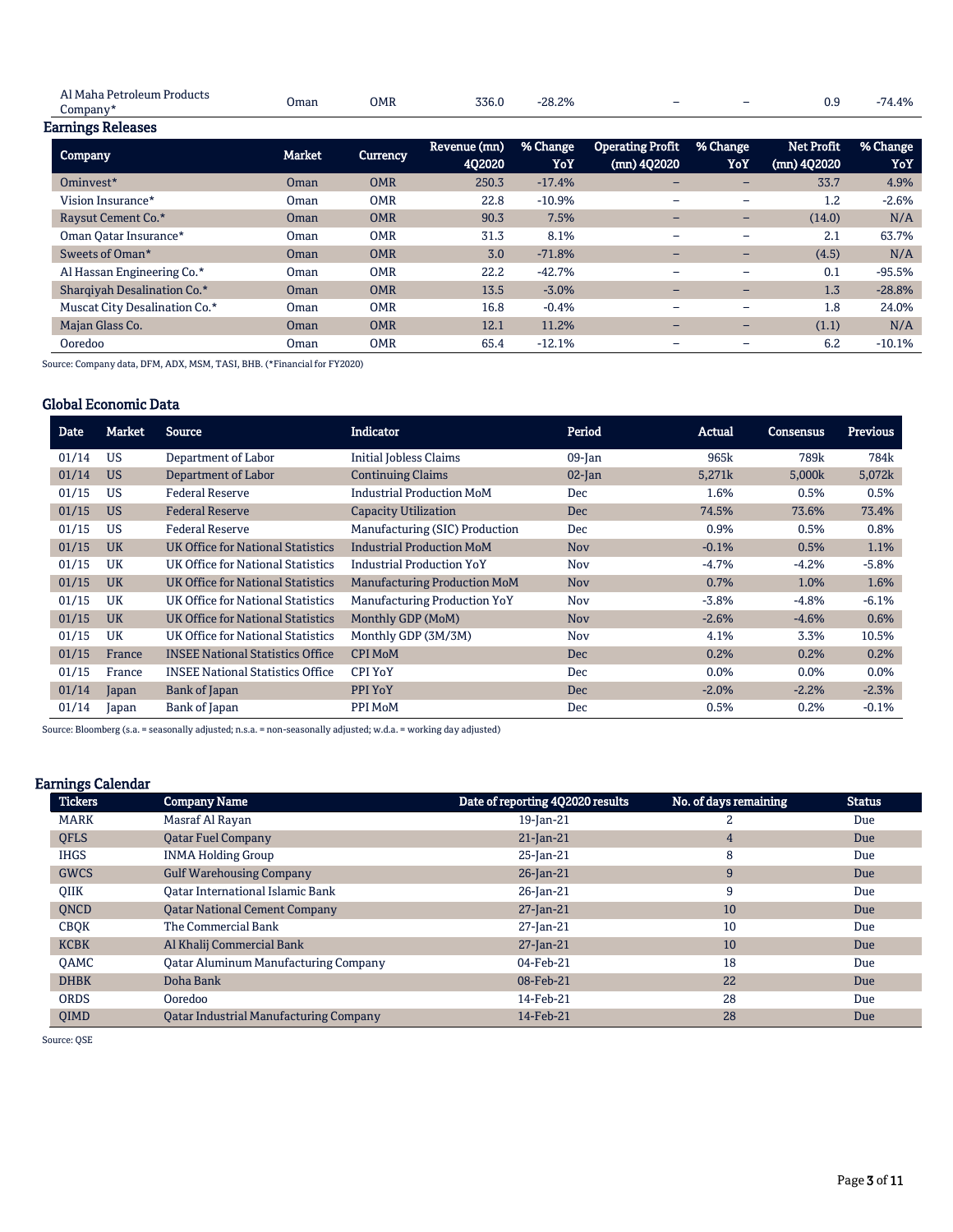# News

## Qatar

- QNB Group to hold AGM on January 31 QNB Group announced that the General Assembly Meeting (AGM) will be held on January 31, 2021, at the Ritz Carlton Hotel at 04:00 pm. In case of not completing the legal quorum, the second meeting will be held on February 07, 2021, at the Ritz Carlton Hotel at 04:00 pm. The Agenda includes (1) Hearing the statement of His Excellency the Chairman and the report of the Board of Directors on the Bank's activities, financial position for the year ended 31 December 2020 and the business plan for 2021. (2) Hearing and approving the report of the External Auditors on the Bank's balance sheet and on the accounts submitted by the Board of Directors. (3) Discussing and approving the balance sheet and profit and loss for the year ended 31 December 2020. (4) Approving the proposal of the Board of Directors to distribute to the shareholders cash dividends at the rate of 45% of the nominal share value, i.e. QR0.45 for each share. (5) Releasing from liability the members of the Board of Directors and fixing their fees for the financial year ended 31 December 2020. (6) Discussing the Bank's Corporate Governance Report for 2020. (7) Appointing an External Auditor for the Bank for the financial year 2021 and fixing the fees. (QSE)
- S&P reassigns rating of 'A-' with Stable outlook on QLMI Subsequent to the successful listing of QLM Life & Medical Insurance Company's (QLMI) stock at the QSE, followed by withdrawal of parental guarantee by QATI, S&P Global Ratings (S&P) has reassigned its 'A negative' issuer credit and financial strength ratings on QLMI with the outlook Stable. The current rating is based on stand-alone strength of QLMI's own strong market position as a leading life and health insurance company and its good performance track record coupled with excellent capital adequacy. QLMI's CEO, Fahad Mohamed Al-Suwaidi said, "We are encouraged by S&P's assertion of our strong financial strength and dominant market position, which has been well reflected in the rating 'A- with Stable outlook' as assigned to QLM. The rating shall open more opportunities both locally and internationally to capture large strategic accounts and to expand its regional footprint across GCC through the reinsurance route. With the listing of the company at Qatar Stock Exchange, the company has entered a new era and a strong credit rating shall help to further cement its leading position in the insurance market." (Gulf-Times.com)
- Saudi Minister: Saudi Arabia to reopen Qatar embassy in coming days – Saudi Arabia expects to re-open its embassy in Qatar in the coming days, Saudi's Foreign Minister said on Saturday, following a US-backed detente last week in a three-year-old dispute between Arab states. It is just a matter of logistics, Saudi Arabia's Foreign Minister, Faisal bin Farhan told journalists in Riyadh when asked about embassy re-openings. (Reuters)
- Qatar Financial Centre to attract \$25 billion of foreign investments by 2022 as Gulf rift ends – Qatar Financial Centre is seeking to attract \$25 billion of foreign direct investment inflows by 2022, its CEO Yousuf Al-Jaida told CNBC in an exclusive

interview on Wednesday. The reconciliation means a stronger, more powerful Gulf Cooperation Council, Al-Jaida said. "I think the impact is going to be positive on trade, which means countries are going to be working closely with each other," he added. Qatar, one of the world's richest country per capita, has also set its sights on sports. The country is slated to host the World Cup in 2022, and has submitted a request to the International Olympic Committee to join the "continuous dialogue" about possibly hosting the Games in 2032. (CNBC)

- BRES signs a financing agreement with QIBK Barwa Real Estate company (BRES) has announced the signing of a longterm financing agreement with Qatar Islamic Bank (QIBK) worth QR600mn. The purpose of the agreement is to finance part of its capital Expenditure for the group's projects. Noting that there is no conflict of interest between the contracting parties to this agreement. (QSE)
- NLCS opens nominations for its board membership 2021 National Leasing Holding (NLCS) announced the opening of nominees for the board memberships, years from 2021 to 2023. Applications will be accepted starting from January 17, 2021 till 02:00 pm of January 21, 2021. (QSE)
- OIGD to holds its investors relation conference call on February 04 – Qatari Investors Group (QIGD) announced that the conference call with the Investors to discuss the financial results for the annual 2020 will be held on February 04, 2021 at 01:30 pm, Doha Time. (QSE)
- QIGD board of directors to meet on February  $01$  The Qatari Investors Group (QIGD) has announced that its board of directors will be holding a meeting on February 01, 2021 to discuss the Financial statements for the period ended on December 31, 2020. (QSE)
- ORDS to disclose its annual financial results on February 14 Ooredoo (ORDS) discloses its financial statement for the period ending December 31, 2020 on February 14, 2021. (QSE)
- QIBK to holds its investors relation conference call on January 20 – Qatar Islamic Bank (QIBK) announced that the conference call with the Investors to discuss the financial results for the annual 2020 will be held on January 20, 2021 at 01:00 pm, Doha Time. (QSE)
- MoTC, ORDS sign agreement to expand Government Data Centre – The Ministry of Transport and Communications (MoTC) and Ooredoo Qatar (ORDS) have signed an agreement to expand the Government Data Centre (GDC). The new GDC, also known as GDC2, will allow various government entities to host their mission-critical IT and network infrastructure in Ooredoo's QDC5 purpose-built secure Tier III Data Centre facility in Qatar, according to a press statement by Ooredoo. Connected to the Government Network (GN), GDC2 provides hosting as well as basic and advanced monitoring services to hosted government entities. This will further enhance the ability of the public sector as a whole to acquire data centre capacity, without the need for additional capital expenditure. For government entities, GDC2 brings multiple benefits. These include the flexibility to activate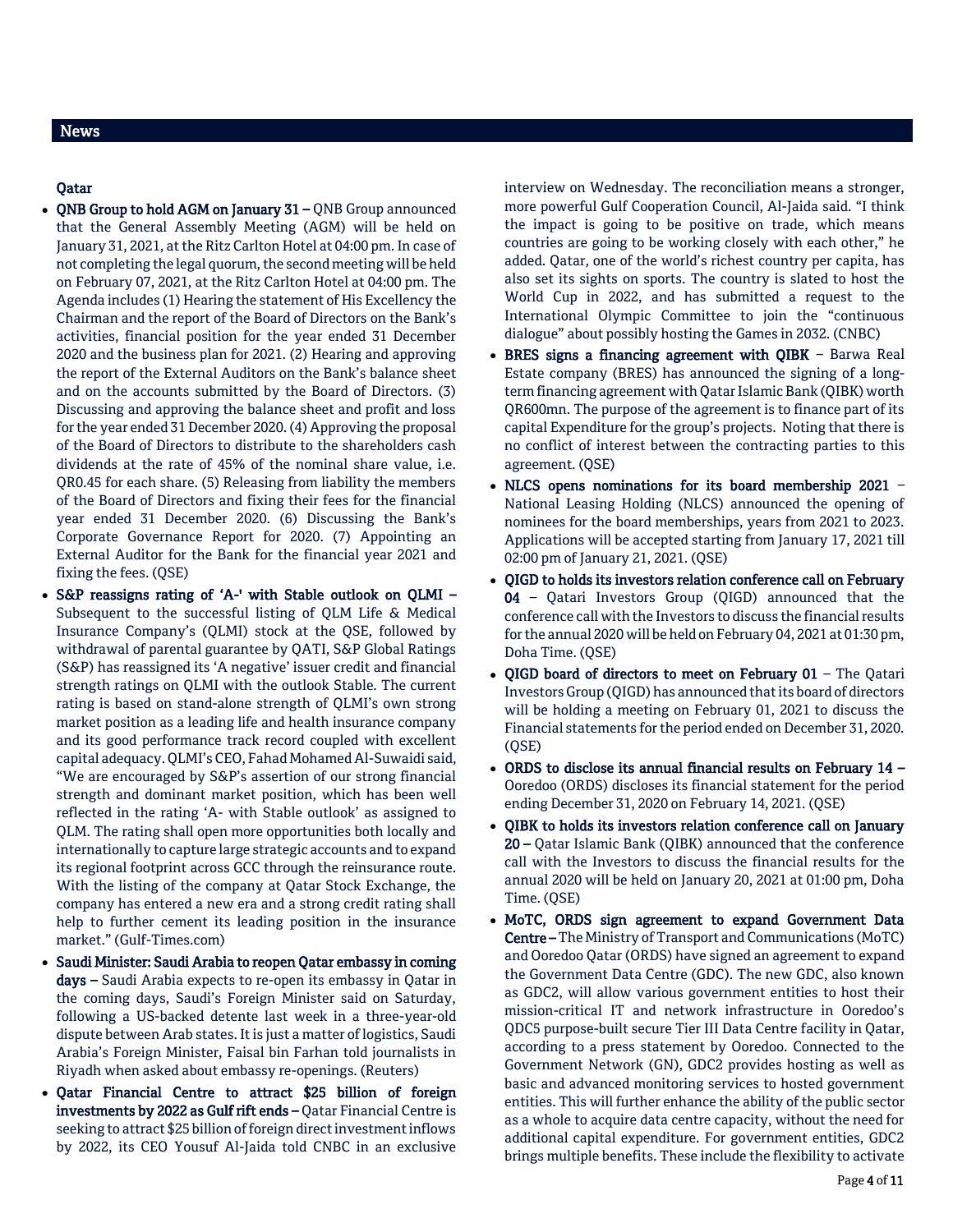additional managed services quickly, high-speed connectivity to the official Government Network, compliance with National Information Assurance standards, high availability hosting and 24/7 support, provided by a dedicated team of Ooredoo experts, the statement noted. GDC2 can be used as the primary data centre or as a disaster recovery site by government organisations. (Gulf-Times.com)

- S'hail Holding planning to get listed QSE S'hail Holding a leading group that operates in recycling, producing and exporting processed ferrous, non-ferrous metals and plastics - is planning to get listed on the QSE. In this regard, QSE's Chief Executive, Rashid bin Ali Al-Mansoori had talks with S'hail Holding's Group Chairman, Sheikh Khalid bin Ahmed bin Mubarak Al-Thani where he assured the latter to assist the company and provide with the necessary consultations and support. "We are glad to hear the plans of S'hail Holding to list on the QSE within two years," Al-Mansoori said in a tweet. It could not be ascertained how the company, which has a solid business base and extensive market reach with strong logistic support and modern export facilities in several locations around the region, is planning to enter the QSE; whether via initial public offering (IPO) or otherwise. The QSE has already announced a robust pipeline of upcoming IPOs, comprising listings from various industries; even as Qatari businesses have been less inclined to pursue equity funding as they have enjoyed easy access to cheaper bank financing. (Gulf-Times.com)
- Qatar Petroleum aims to create low carbon energy by growing renewable energy capacity  $-$  Qatar Petroleum (QP) aims to create low carbon energy by growing renewable energy capacity, i.e. solar projects, by 2-4 gigawatts (GW) by 2030, QP has said in its new Sustainability Report. Highlighting its commitment to climate mitigation, QP said it is the main engine for growth and prosperity in Qatar, taking an active role in safeguarding its unique environment and contributing to preserving the planet thereby working alongside all players in the energy sector both in Qatar and internationally, to fast track de-carbonization of the sector to meet Paris Agreement goals. "Our strategy embraces the transition towards a low carbon industrial landscape and is intended to be flexible and resilient to change. It is designed to grow the energy supply while helping to meet the dual challenge of achieving low carbon operations. "This reflects our alignment with the climate targets established by the Paris Agreement, which urges the world to mitigate greenhouse gas (GHG) emissions while alleviating poverty rapidly," QP said in its the report. Since the launch of its environmental initiatives nearly a decade ago, QP has achieved real momentum across its facilities and those of its affiliates to reduce their carbon footprint. (Gulf-Times.com)
- Over QR5.43bn realty deals in December The real estate sector of Qatar has ended the year on an impressive note as the value of deals signed during December surged around 128% compared to November 2020. Total deals worth over QR5.43bn were registered while 486 properties exchanged hands during December, according to a report released by the Ministry of Justice. Deals worth QR2.38bn were signed while total 504 properties were sold in November last year. The rise in activity in the real estate sector can be attributed to a sharp improvement in investors' sentiments due to a solid recovery in the economy.

Qatar had received its first novel coronavirus vaccines last month. In December, news regarding the 41st Gulf Cooperation Council summit in Al-Ula, Saudi Arabia also buoyed sentiments. As expected, the normalisation of relations between Qatar and its neighbours were announced after the summit. All these factors led to spike in activity in the real estate activity. A look at the monthly real estate report by the Ministry of Justice shows that Doha emerged on the top among municipalities in terms of the value of deals. Total deals worth QR3.95bn were signed in Doha municipality last month. However, in terms of number of properties sold, Al Rayyan toppled Doha Municipality from the top position. (Peninsula Qatar)

- New investment opportunities at three beach resorts Qatar has unveiled investment opportunities for the private sector to develop three beach resorts in Fuwairit, Ben Ghanem and Ras Abrouq as part of the broader public-private partnership (PPP) framework and efforts to enhance the local tourism's contribution to the country's non-oil economy. "As part of its mandate to diversify the economy by developing the tourism sector, Qatar National Tourism Council (QNTC) works closely with partners across the public and private sectors to build products that showcase our country's varied offerings and deliver service excellence," Secretary-General and Qatari Airways Group Chief Executive HE Akbar Al-Baker said yesterday. Addressing a meet for investors related to the tourism sector, jointly organised by the Ministry of Commerce and Industry (MoCI) and QNTC, he said through investment opportunities such as these, QNTC engages the private sector in creating tourism offerings that tell Qatar's story while providing unparalleled experiences to visitors and residents alike. This initiative comes within the framework of the state's efforts to achieve the Qatar National Vision (QNV) 2030, aimed at consolidating economic diversification and supporting non-oil sectors, especially the tourism sector. (Gulf-Times.com)
- Air Arabia set to resume daily flights to Qatar on January  $18 -$ Sharjah-based Air Arabia is set to resume direct flights to Doha on January 18, becoming the first UAE airline announcing a relaunch of services to Qatar in more than three years. UAEbased Gulf News reported that the airline will deploy an Airbus A320 on the route and the first flight is scheduled to leave Sharjah at 4:10pm and touch down in Doha at 5:10pm. "Customers can now book their direct flights between Sharjah and Doha by visiting Air Arabia's website, by calling the call centre or through travel agencies," the report said, speculating that Abu Dhabi's Etihad Airways was also planning to recommence services between Abu Dhabi and Qatar. "As airspace reopens, Etihad looks forward to recommencing services between Abu Dhabi and Doha and once again, supporting growth of trade and tourism between the two nations," Gulf News quoted a spokesperson as saying. (Qatar Tribune)
- Vaccination drive to cover entire population As more COVID-19 vaccine arrives in Qatar, the vaccination campaign will be expanded to cover the whole population, said a senior official at the Ministry of Public Health (MoPH). "The vaccines are arriving in Qatar in larger quantities and gradually the COVID-19 vaccination campaign will be expanded to all," said Director of Public Health at the MoPH, Dr. Sheikh Mohammed Al Thani. (Peninsula Qatar)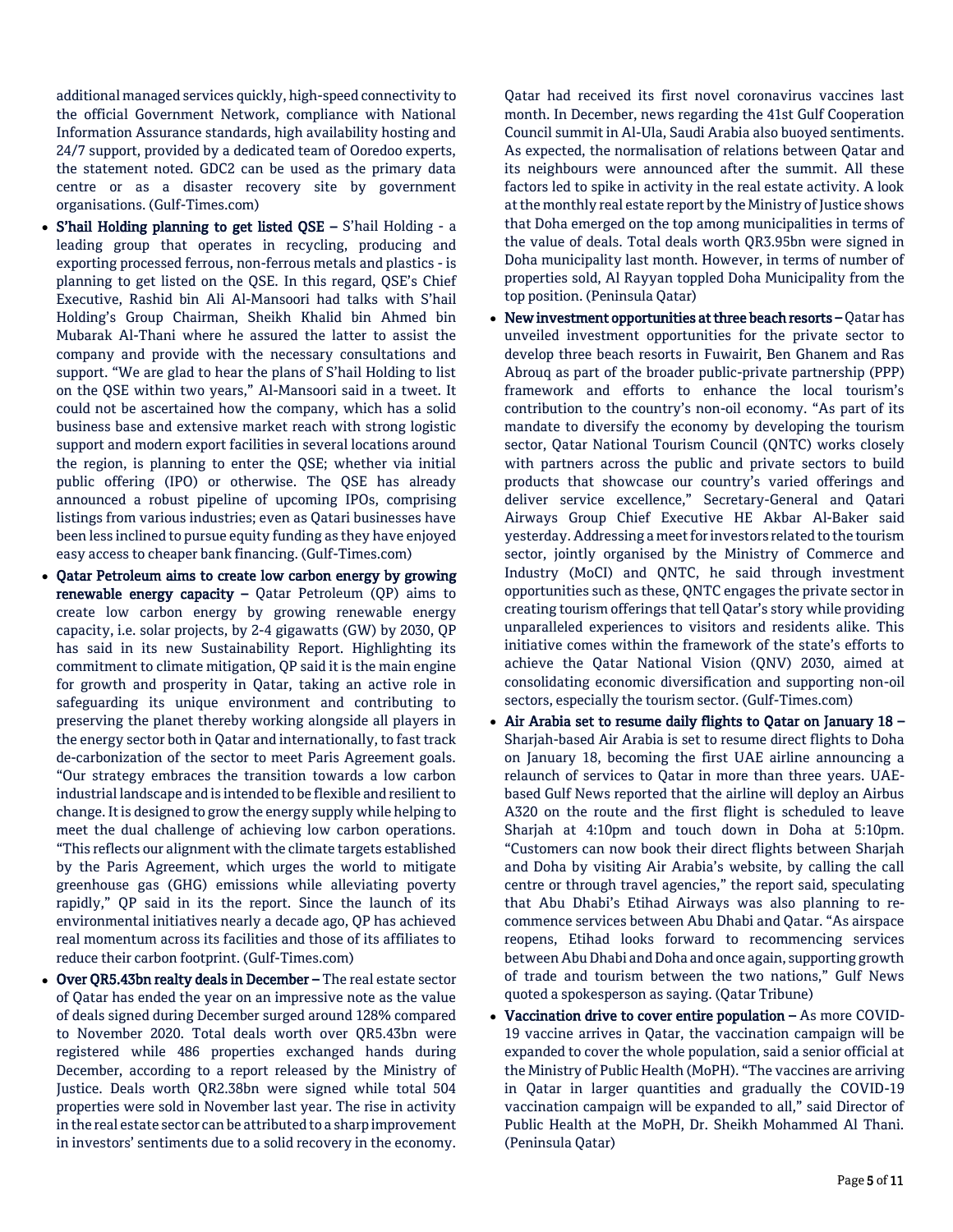## International

- US consumer sentiment slips but shows massive partisan divide – US consumer sentiment dipped in early January as Americans reacted to the assault on the US Capitol and a relentless surge in COVID-19 infections and deaths, the University of Michigan said on Friday in a report that also showed a deep partisan divide in views on the economy and outlook. The University of Michigan's consumer sentiment index dropped to 79.2 early this month from a final reading of 80.7 in December. Economists polled by Reuters had forecast the index would be little changed at 80. "Consumer sentiment posted trivial declines in early January despite the horrendous rise in COVID-19 deaths, the insurrection, and the impeachment of Trump," University of Michigan Surveys of Consumers Chief Economist Richard Curtin said in a statement. The survey period covered the earliest days in January, including Jan. 6, when thousands of angry supporters of Donald Trump stormed the Capitol as lawmakers were certifying Democrat Joe Biden's victory over the Republican president in the November 3, 2020, election. Trump, who leaves office on January 20, has subsequently been impeached for inciting the crowd to violence. The report revealed a chasm in economic sentiment between Republicans and Democrats. Even as the survey's overall reading of sentiment dipped modestly, it plummeted to a six-and-a-half-year low among Republicans while surging to a four-year high among Democrats. (Reuters)
- US business inventories rise in November US business inventories increased in November, supporting expectations that inventory investment was likely the main driver of economic growth in the fourth quarter. Business inventories rose 0.5% in November after increasing 0.8% in October, the Commerce Department said on Friday. Inventories are a key component of gross domestic product. November's increase was in line with economists' expectations. Inventories fell 3.2% on a YoY basis in November. Retail inventories rose 0.7% in November as estimated in an advance report published last month. That followed a 0.9% increase in October. Motor vehicle inventories jumped 1.9% instead of 1.5% as previously reported. Retail inventories excluding autos, which go into the calculation of GDP, gained 0.2% instead of 0.3% as estimated last month. Businesses are replenishing inventories after they were drawn down early in the pandemic. That has helped to underpin manufacturing. Inventory accumulation is expected to blunt some of the drag on GDP from a widening trade deficit, which hit a more than 14-year high in November. The economy grew at a historic 33.4% pace in the third quarter after shrinking at a 31.4% rate in the April-June period, the deepest since the government started keeping records in 1947. Inventories added to GDP growth in the third quarter after being a drag for five straight quarters. Growth estimates for the fourth quarter are mostly below a 5% rate because of the outbreak in coronavirus infections and the largely expired fiscal stimulus. Wholesale inventories were unchanged in November. Stocks at manufacturers rose 0.7%. Business sales slipped 0.1% in November after accelerating 0.9% in October. At November's sales pace, it would take 1.32 months for businesses to clear shelves, unchanged from October. (Reuters)
- US producer prices increase moderately in December US producer prices rose moderately in December, suggesting that an

anticipated pick-up in inflation in the coming months will probably not be worrisome. The producer price index for final demand increased 0.3% last month after nudging up 0.1% in November, the Labor Department said on Friday. In the 12 months through December, the PPI rose 0.8%, matching November's gain. A 1.1% increase in the cost of goods accounted for last month's rise in the PPI. Prices for services dipped 0.1%. Economists polled by Reuters had forecast the PPI rising 0.4% in December and gaining 0.8% on a YoY basis. The government this week reported solid increases in both consumer and import prices in December. Economists expect inflation to accelerate in the months ahead as the government provides more money to stimulate the economy, and weak prices early in the coronavirus crisis fall out of the calculations. But any inflation spark will probably be temporary against the backdrop of ample slack in the labor market, with at least 18.4mn Americans on unemployment benefits. The Federal Reserve has signaled it would tolerate higher prices after inflation persistently undershot the US central bank's 2% target. Excluding the volatile food, energy and trade services components, producer prices increased 0.4%. The so-called core PPI inched up 0.1% in November. In the 12 months through November, the core PPI gained 1.1% after rising 0.9% in November. Energy prices jumped 5.5% last month after advancing 1.2% in November. Wholesale food prices slipped 0.1%. Core goods prices increased 0.5%. Margins for final demand trade services, which measure changes in margins received by wholesalers and retailers, dropped 0.8%. Healthcare costs edged up 0.1%, while portfolio fees jumped 1.7%. Those healthcare and portfolio management costs feed into the core personal consumption expenditures (PCE) price index, the Fed's preferred inflation measure. (Reuters)

- UK economy shrinks but might avoid double-dip recession Britain's economy shrank in November as it went into a new lockdown, but the decline was smaller than expected as businesses adjusted to social distancing and schools remained open, making a double-dip recession less likely. The 2.6% monthly decline in Friday's official data was the first since April but less than half the average contraction forecast in a Reuters poll of economists. The scale was also far smaller than April's 18.8% collapse during Britain's first lockdown. The world's sixth-biggest economy shrank more than its peers in the first half of 2020 and is now 8.5% smaller than it was in February, before the start of the pandemic. A third, stricter lockdown that began this month is likely to cause Britain's economy to contract in the first quarter of 2021, when many businesses are facing post-Brexit barriers to trade with the European Union. "It's clear things will get harder before they get better and today's figures highlight the scale of the challenge we face," Finance Minister Rishi Sunak said. But Britain's roll-out of vaccines - which has been faster than elsewhere in Europe - was a reason to be hopeful, he added. Several economists warned that Britain remained at risk of a renewed recession, with the economy likely to shrink in both the final quarter of 2020 and the first three months of 2021. But others thought a contraction might be avoided in the fourth quarter because November's restrictions were lifted in December. (Reuters)
- US banking regulator picks fight with Wall Street in finalizing "fair  $access$ " rule – A leading US bank regulator finalized a rule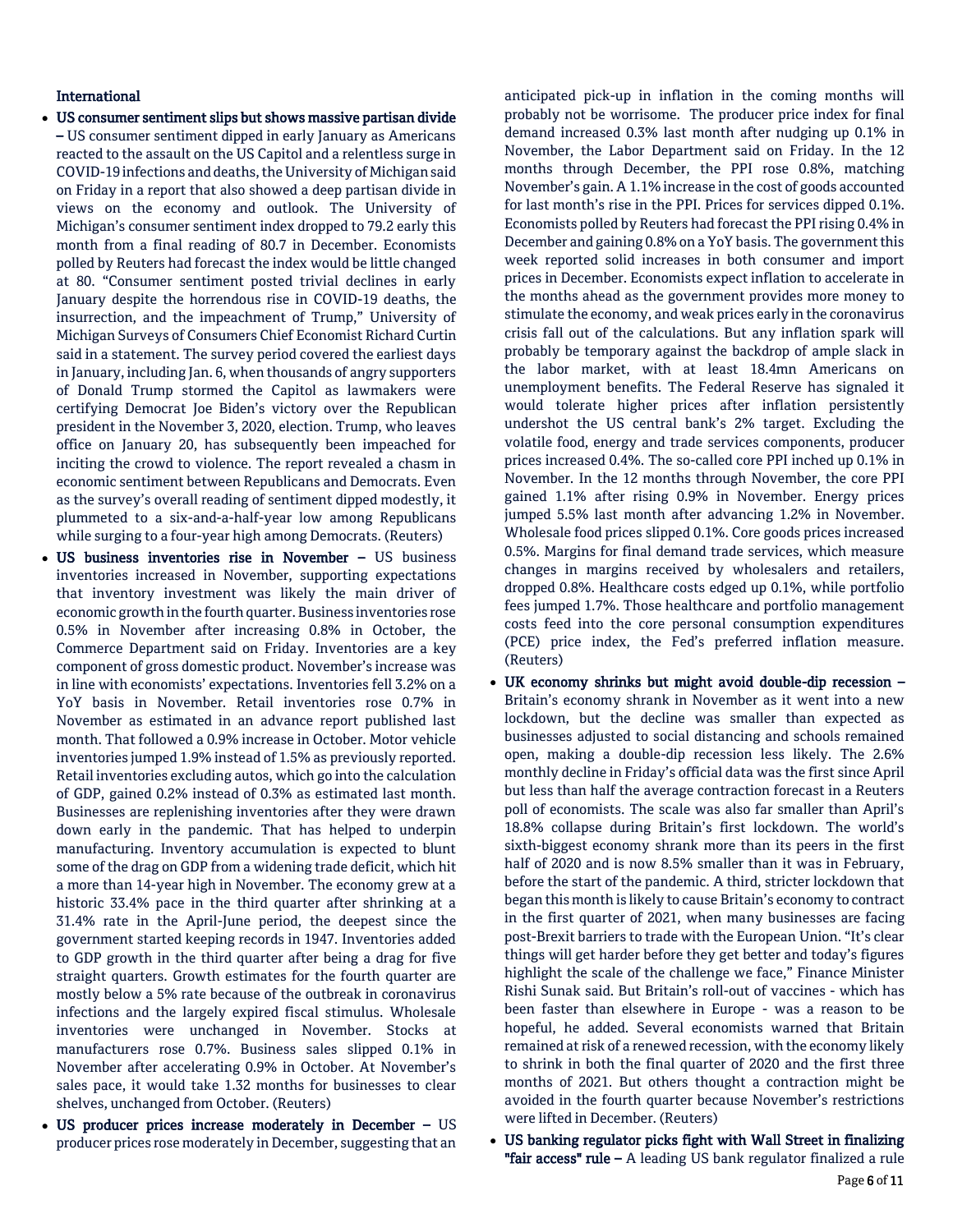Thursday that prohibits large banks from refusing to lend to certain business sectors, after Republicans voiced frustration at what they saw as a reluctance by banks to finance gun makers and energy firms. The rule, proposed in November by the U.S. Comptroller of the Currency, has been fiercely contested by banks which call it unworkable and politically motivated. It applies to banks with more than \$100bn in assets and stipulates that they must show legitimate business reasons for not providing services to certain borrowers. The rule, pushed by Comptroller Brian Brooks, had been encouraged by some Republicans frustrated by banks' refusal to lend to certain types of businesses, such as gun manufacturers and oil and gas companies. Instead, Brooks said banks must evaluate each applicant on the merits, and the rule would prohibit any blanket prohibition. The OCC finalized the rule on Brooks's last day at the agency. The last-minute rule has been met broad condemnation, with consumer groups, Democrats and the banking industry in rare alignment in opposition. Banks say the rule takes away their ability to make business decisions for themselves, and places it in the hands of the government. Banks are expected to push the incoming administration of President-elect Joe Biden and Democrats to find a way to repeal the rule, and have suggested they could challenge it in court. (Reuters)

- UK's Sunak says November GDP fall shows challenge for economy – Britain's economy looks set for tough times ahead, finance minister Rishi Sunak said on Friday after official figures showed the economy shrank for the first time in seven months in November. "It's clear things will get harder before they get better and today's figures highlight the scale of the challenge we face," Sunak said in a statement. "But there are reasons to be hopeful - our vaccine roll-out is well underway and ... we're creating new opportunities for those most in need," he added. (Reuters)
- Germany avoids record economic plunge in 2020 despite COVID-19 hit – Germany's economy shrank by 5.0% in 2020, less than expected and a smaller contraction than during the global financial crisis, as unprecedented government rescue and stimulus measures helped lessen the shock of the COVID-19 pandemic. With France and Italy, the euro zone's second and third biggest economies, each forecast to shrink by 9% in 2020, Thursday's preliminary data underlines how the crisis is increasing discrepancies within the 19-country currency bloc. The contraction was smaller than a Reuters poll forecast of - 5.1% and less severe than the record -5.7% suffered in 2009, during the financial crisis. Adjusted for calendar effects, gross domestic product declined by 5.3%, the statistics office said. "It was actually a year of disaster but judging by what had been feared in the course of the year, one could say we got off lightly," LBBW analyst Uwe Burkert said. The statistics office said growth probably stagnated in the fourth quarter but carried positive momentum into 2021, suggesting Germany has so far managed to cope relatively well with a second wave of COVID-19 infections. Chancellor Angela Merkel's coalition government has since March unleashed an array of measures to help companies and consumers in Europe's biggest economy through the pandemic. (Reuters)
- Italy public debt to hit new post-war record in 2021 at 158.5% of GDP – Italy forecasts its debt to soar to a new post-war record

level of 158.5% of GDP this year, surpassing the 155.6% goal it set in September, a government source told Reuters on Saturday. The new estimate reflects the impact of a stimulus package worth 32bn Euros (\$39bn) announced this week, which will drive the 2021 budget deficit to 8.8% of national output, up from 7% previously targeted. The extra spending will be used to help the hard-pressed national health service, fund grants and furlough schemes to businesses forced to close due to coronavirus lockdowns, and provide cover for a postponement of tax payment deadlines. The government is due to update its debt and deficit targets in April. Rome's huge public debt is the second highest in the euro zone after that of Greece. Despite the higher forecasts for 2021, however, the debt figure for 2020 is expected to come in lower than previously estimated, the source said, asking not to be named. (Reuters)

- Japan to stick to budget surplus goal even as pandemic costs grow – Japan will stick to a target of achieving a primary budget surplus by fiscal 2025 in projections to be presented next week, sources with knowledge of the matter said, even as spending to deal with the COVID-19 crisis balloons. But the government may be forced to push back the estimated timing for achieving the target if new state of emergency measures to contain the pandemic dent growth, they said. "There's no reason to change at this time," one of the sources said, referring to the fiscal target. "There's no change to Japan's stance of aiming to achieve fiscal consolidation by revitalizing the economy," the source told Reuters. Another source, however, said the situation surrounding Japan's finances could shift if a coronavirus state of emergency pushes the economy into another sharp contraction. "It will raise the question of whether the primary balance target of fiscal 2025 can really be achieved," the source said. Three government sources spoke on condition of anonymity because they were not authorised to comment publicly. (Reuters)
- Japan may consider further stimulus package for COVID-19-hit economy, says minister – Japan could consider fresh economic stimulus, including a possible fourth extra budget, as the government expands a state of emergency amid a record surge in coronavirus infections, a prominent cabinet minister said on Thursday. "Suddenly demand has gone, so I think the government, if it is necessary, will be willing to inject money into the economy," Taro Kono, the administrative and regulatory reform minister, said in an interview at the Reuters Next conference. Japan has done better than the United States and Europe in managing the coronavirus outbreak, but the government must also consider growth as "we can't kill the economy," Kono said. Prime Minister Yoshihide Suga on Wednesday expanded a state of emergency from the Tokyo area to seven more prefectures amid criticism that his government had acted too slowly to curb the pandemic. Those emergency measures could last longer than the one-month period initially set by the government, Kono said. "If it is necessary the government will think about extending it of course. We need to strike the balance between managing the COVID-19 and managing the economy," he said. The government, which last month approved a third supplementary budget for the fiscal year through March to fund an additional \$708bn of stimulus spending, has so far committed to spending about \$3tn to help the economy recover from its pandemic-induced slump. (Reuters)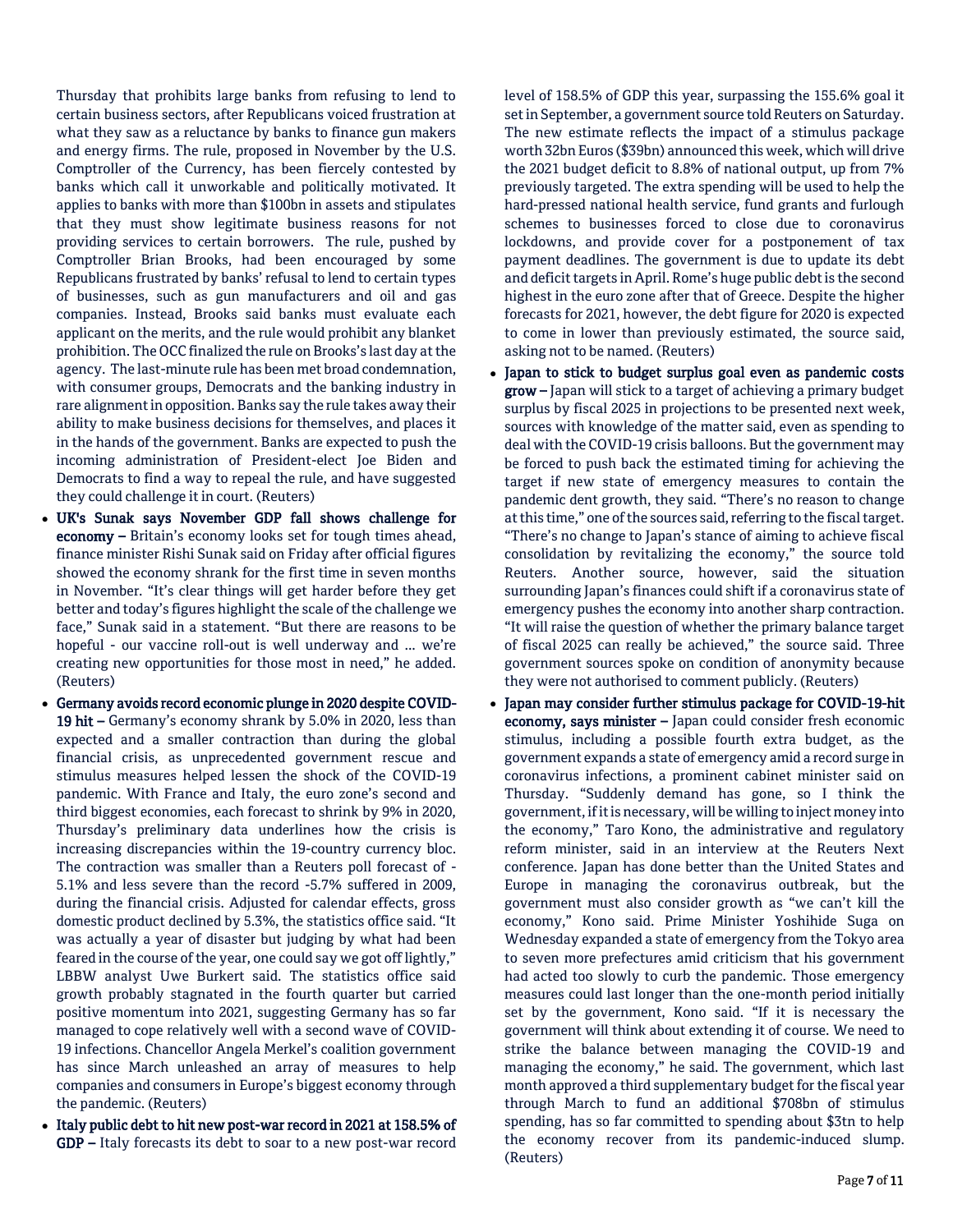PBOC Vice Governor China's monetary policy to support 2021 economic recovery – China's monetary policy will provide the support needed for its continued economic recovery in 2021, a vice governor at the People's Bank of China (PBOC) said. Backed by tough coronavirus containment measures and emergency relief for businesses, the world's second-largest economy has largely recovered to pre-pandemic levels, but a resurgence of infections worldwide and in parts of China is keeping policymakers cautious. Speaking at the same briefing, the head of the PBOC's monetary policy department Sun Guofeng said current interest rate levels are appropriate and the central bank will use various policy tools to ensure reasonably ample liquidity. The central bank has rolled out a raft of measures, including cuts in interest rates and reserve ratios since early-2020 to support the virus-hit economy, but it has shifted to a steadier stance in recent months as the recovery solidified. At a key agenda-setting meeting in December, Chinese leaders pledged to maintain proactive fiscal policy and make monetary policy flexible and targeted. China's weighted average corporate lending rate was 4.61% at the end of 2020, down 51 basis points from a year ago, Chen said, reflecting authorities' goal to bring down borrowing costs for cash-strapped businesses. He said China's consumer prices are likely to rise moderately this year. The central bank will continue to reduce corporate borrowing costs in 2021, Sun added. Policy sources told Reuters in December that while the PBOC would scale down support for the economy in 2021, fears of derailing a recovery are likely to prevent it from tightening monetary policy anytime soon. (Reuters)

# Regional

- OPEC sees US shale output recovering further on oil rally The outlook for US shale oil is slightly more "optimistic" due to rising prices and output will recover further in the second half of 2021, OPEC said on Thursday, in a sign its policy of cutting output is helping rivals pump more. US shale producers are not part of a pact between OPEC nations and others including Russia -the socalled OPEC+ - to reduce their output to support prices and reduce oversupply. US total oil supply will rise by 370,000 bpd in 2021 to 17.99mn bpd, the OPEC said in a monthly report, up 71,000 bpd from the previous forecast. A significant rebound in shale could hamper efforts by OPEC and its allies to support the market. Oil prices hit an 11-month high above \$57 a barrel this week, supported by OPEC+ supply restraint and a voluntary cut by Saudi Arabia. "The 2021 supply outlook is now slightly more optimistic for US shale with oil prices increasing, and output is expected to recover more in the second half of 2021," OPEC said. (Reuters)
- NBK: Improved GCC equity markets outlook amid Covid-19 vaccines rollout – GCC equity markets will likely continue to be influenced by their global peers, geopolitical factors, oil market stability, implementation of structural reforms and ultimately the pace of the economic recovery in the region, NBK (National Bank of Kuwait) has said in a report. Regional equities lagged behind their global counterparts but still managed to eke out decent gains in the fourth quarter of 4Q2020. GCC markets were helped by higher oil prices later in the year, giving rise to a better economic and fiscal outlook. On the geopolitical front, early signs of improvement were seen in December to end the rift with

Qatar, which materialized in early January during the GCC summit in Saudi Arabia, NBK said. The MSCI GCC index rose by 5.6% QoQ, reducing the YTD decrease to -3.6%. Among the top gainers were Abu Dhabi and Dubai, as the UAE is considered a recovery play given its high exposure to tourism, trade, and services in general, benefiting as well from relatively depressed valuations during the year, NBK said. Dubai, for example, has been one of the few destinations globally that has been open for tourism recently with hotel occupancy rates at relatively high levels. (Gulf-Times.com)

- Saudi Arabia 2020 inflation rises to 3.4% after VAT tripled Saudi Arabian inflation rose to 3.4% in 2020, lifted by the tripling of value-added tax last year as the Kingdom sought to boost state revenues hit by the coronavirus crisis and lower oil prices, government data showed. The main drivers were prices of food and beverages, which increased by 9%, and transport, up by 3.8%, the General Authority for Statistics said on Thursday. Inflation spiked in the second half of last year due to the VAT hike to 15%. The rise followed a mild inflation rate in the first part of the year and a deflationary trend in 2019, when the annual rate was minus 2.1%. The economy of the world's largest oil exporter contracted sharply last year, but data suggests the rate of decline slowed in the third quarter as some COVID-19 restrictions were lifted. Business surveys in recent months showed a rebound in economic activity, partly due to pent up consumer demand, although economists have said the VAT hike has weighed on the pace of recovery. "The effects of July's VAT hike will continue to keep the headline rate elevated until the middle of this year," Senior Emerging Markets Economist at Capital Economics, Jason Tuvey said in a note. (Reuters)
- Saudi Arabia's December consumer prices rise 5.3% YoY; fall 0.2% MoM - General Authority for Statistics in Riyadh published consumer price indices for December which showed that December consumer prices rose 5.3% YoY; however, fell 0.2% MoM. Food and beverages prices rose 12.7% YoY in December compared to a rise of 12.99% in the previous month. (Bloomberg)
- Saudi Alkhabeer Capital gets approval to up REIT asset value Saudi-based Alkhabeer Capital said it had won approval from Capital Market Authority to increase the total asset value of its real estate investment trust (REIT) fund. A leading asset manager specializing in Shari'ah-compliant investments and financial services, Alkhabeer Capital pointed out that the assets value boost was aimed at carrying out key regional acquisitions. These include: Vision College for Education (previously known as Al Farabi College for Education): An educational property located in Al-Rayyan district, east of Al-Haramain highway, Jeddah. Akun Cold Storages: Cold storage warehouses located at the intersection of King Faisal Road and South Corniche Street, King Faisal Naval Base, Jeddah. Industrial Assets: Industrial and logistical assets of three factories located in Al-Obeikan Industrial City in Riyadh. (Zawya)
- Expo organizers prepare to hold Dubai event delayed by coronavirus – The organizers of Expo 2020 Dubai said on Saturday they are committed to hosting the event which was postponed for a year due to coronavirus, but are ready for all possible scenarios amid a new global wave of the pandemic. The world's fair, which had been due to run from October 2020 to April this year, was delayed last May after participating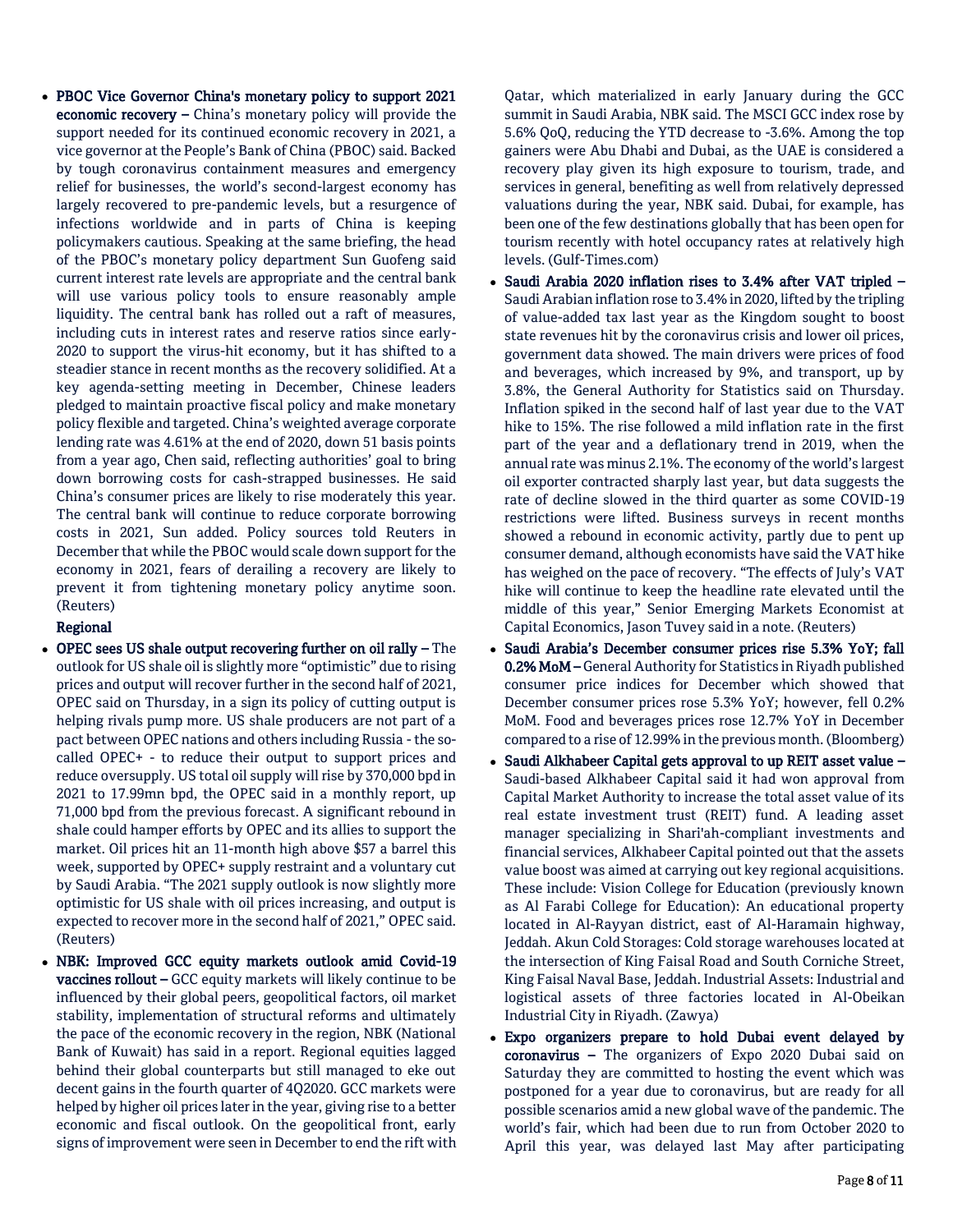countries said they needed to focus on tackling the spread of infections. "We are committed to hosting Expo in October 2021. We are following all the guidelines, all the international guidelines on how to deal with COVID, social distancing," the event's Chief Development and Delivery Officer, Ahmed Al-Khatib told reporters. He said the organizers were ready for all scenarios and expected the doors to open on October 1. The event will run to March 31, 2022. (Reuters)

- ADNOC signs agreement with Japan's Cosmo on crude pricing The Abu Dhabi National Oil Co. (ADNOC) signed agreements with Cosmo Oil and other Japanese companies to "explore the pricing of crude oil with reference" to its Murban crude, the UAE's oil producer said on Thursday. (Reuters)
- Abu Dhabi Investment Office opens eight global offices to attract investors – The Abu Dhabi Investment Office (ADIO) has set up eight new offices in Tel Aviv, New York, San Francisco, Frankfurt, London, Paris, Beijing and Seoul, in an effort to attract investors, the state news agency WAM reported. Abu Dhabi, a major oil producer and home to some of the world's biggest sovereign wealth funds such as the Abu Dhabi Investment Authority (ADIA), has been increasingly targeting technology and disruptive startups to diversify its economy away from oil. The network of offices, in collaboration with the Abu Dhabi Department of Economic Development, expands ADIO's reach in key overseas markets, where it is looking to attract innovative businesses to establish and grow in the Emirate, WAM cited ADIO as saying in a statement. ADIO's international expansion complements its \$545mn Innovation Program, which provides financial and non-financial incentives to innovation-driven businesses in high-growth areas. (Reuters)
- Abu Dhabi on track to launch Murban futures trading in March ICE Futures Abu Dhabi (IFAD), which will host the futures contracts for Abu Dhabi's flagship Murban crude oil, is on track to launch by the end of March 2021, the exchange's operator said on Wednesday. President of ICE Futures Europe Intercontinental Exchange, Stuart Williams told a Gulf Intelligence webinar that IFAD and trading in Murban futures would be launched on March 29, 2021. The launch, originally scheduled for the first half of 2020, was delayed due to the COVID-19 outbreak. The new launch date was announced in November last year. Williams said IFAD had received approvals from the Bank of England and the Monetary Authority of Singapore. Bank of England's approval will allow ICE Clear Europe, the clearing house, to clear contracts traded on IFAD. (Zawya)
- S&P affirms Kuwait 'AA-' ratings; outlook negative On January 15, 2021, S&P affirmed its 'AA-/A-1+' long- and short-term foreign and local currency sovereign credit ratings on Kuwait. The outlook is negative. The negative outlook reflects our view of short- and medium-term risks stemming from fiscal pressure, including the continued depletion of the GRF--the government's main source of budget funding--for which alternative financing arrangements are not yet in place. It also highlights the mediumterm risks from Kuwait's persistently slow structural reform progress, particularly compared with other regional sovereigns. S&P could lower the ratings over the next six-to-12 months if Kuwait's institutional settings prevent the government from finding a sustainable long-term solution to its funding needs. In

an extreme case, an insufficient policy response could leave Kuwait facing a hard fiscal budget constraint, potentially resulting in a disorderly expenditure adjustment that could inflict long-term damage on the economy. S&P could also lower the ratings if broader reform efforts--such as taxation and labor market changes, and measures to diversify the economy- remain sluggish, intensifying the burden on Kuwait's fiscal metrics over the medium term. Additionally, ratings could come under pressure if we consider that Kuwait's monetary policy flexibility has reduced or regional geopolitical tensions materially deteriorated, potentially disrupting key trade routes. S&P could revise the outlook to stable if the authorities swiftly addressed Kuwait's fiscal pressures and funding constraints in tandem with a program of structural reforms that enhanced institutional effectiveness and improved long-term economic prospects. The negative outlook reflects our view of risks stemming from the continued depletion of the GRF, the government's main fiscal liquidity buffer, given that the authorities are yet to adopt a timely alternative funding strategy. The GRF has been dwindling, as it has been the sole funding source for central government deficits since the debt law expired in October 2017. The expiry of the debt law meant that Kuwait has been unable to borrow, while the authorities have so far been reluctant to draw on the much larger Future Generations Fund (FGF), which is primarily earmarked for when the oil reserves run out in the long term. Over the past several months, the authorities have implemented some measures that could buy additional time, but on their own, these remain insufficient to resolve the funding gap. For example, parliament adopted a law suspending the automatic transfer of 10% of government revenues to the FGF, making it conditional on the budget having run a surplus in the given year. Provided there is a surplus, it would be up to the government to decide on the amounts transferred. The GRF also received an injection of funds from the FGF in exchange for the transfer of other government assets to the FGF. However, these measures alone are insufficient to address the issue given the scale of the central government budget deficit, which we project will amount to close to 30% of GDP for the 2020-2021 fiscal year. (Bloomberg)

- Oman back to debt markets with multi-tranche dollar bond offering – Oman started selling US dollar-denominated multitranche bonds on Thursday, a document showed, as the debtburdened Gulf oil producer seeks fresh funding to cover a large fiscal shortfall. Oman is selling bonds with maturities of 10 and 30 years, and it re-opened \$750mn bonds due in 2025, according to a document issued by one of the banks leading the deal and seen by Reuters. Oman, rated below investment grade by all major credit ratings agencies, has piled up debt at breakneck speed over the past few years to offset a decline in oil prices and cover widening deficits. On Thursday, it started marketing the 10-year paper at around 6.625% and the 30-year at 7.625%- 7.75%, while the re-opening, or "tap", of the 2025 bonds was marketed at around 4.875%. The bonds will be of benchmark size, which generally means upwards of \$500mn per tranche. Oman is expected to raise \$2bn to \$3bn with the debt sale, sources said. (Reuters)
- S&P: Oman institutional changes will make succession easier S&P said that the institutional reforms announced in Oman should improve political stability in the country and the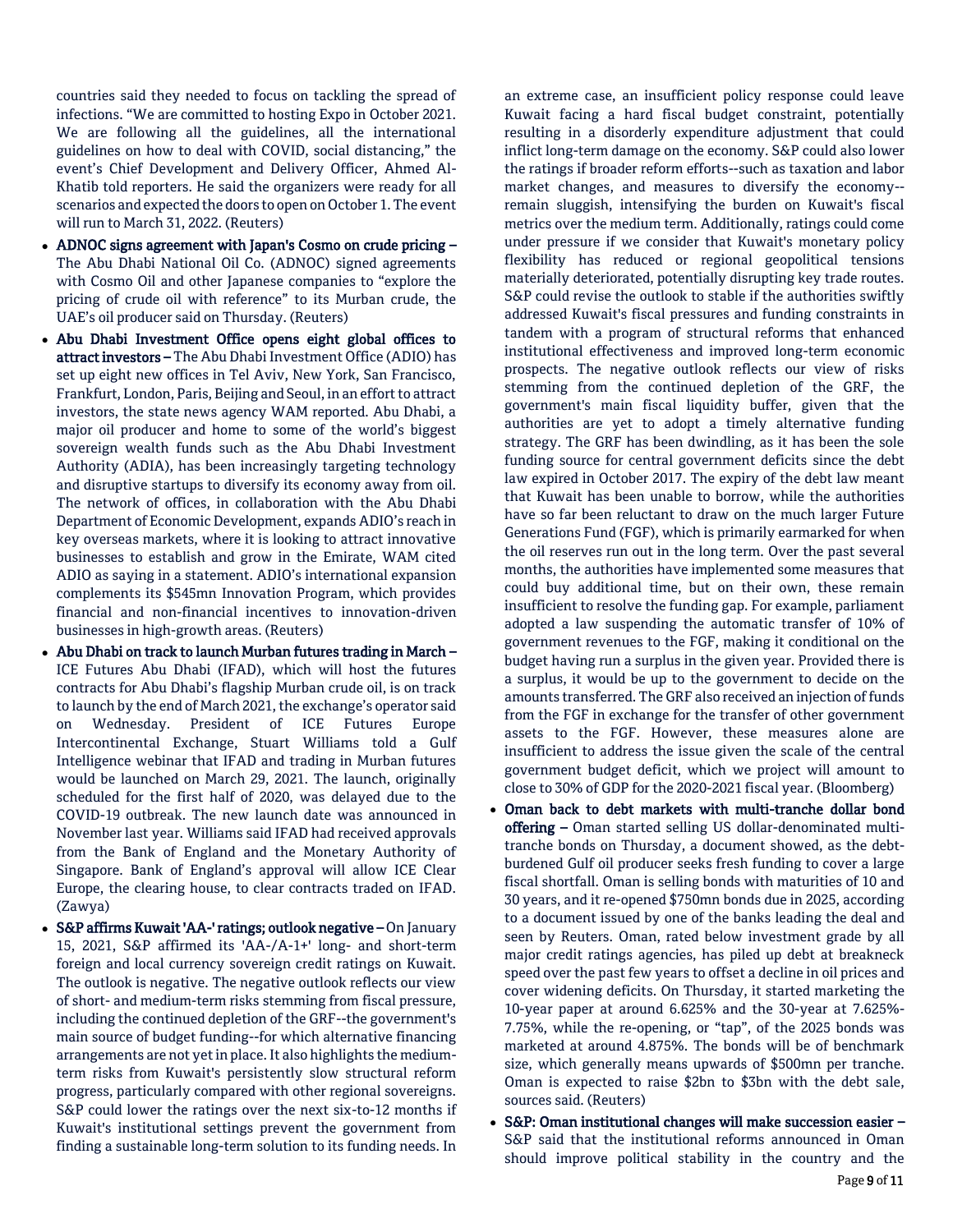predictability of succession. On January 12, Sultan Haitham bin Tariq al-Said announced several constitutional changes, including the introduction of the position of Crown Prince and a new committee under the sultan to evaluate the performance of ministers and other officials. S&P expects Sultan Haitham's eldest son Sayyid Dhi Yazin bin Haitham, Minister of Culture, Sports and Youth, will be the crown prince and next in line to be Oman's ruler. Sultan Haitham succeeded Sultan Qaboos bin Said al-Said, who had ruled Oman for nearly 50 years and passed away on January 10, 2020. While the succession was ultimately smooth, the process resulted in some uncertainty regarding who would be selected as ruler. Until now, the decision on who would become sultan required consensus by the Ruling Family Council or, failing that, a sealed letter containing the sultan's choice of successor would be opened and adhered to. When Sultan Qaboos died, the royal family decided to immediately open the letter revealing the chosen successor. S&P believes therefore that the introduction of the role of crown prince should improve visibility and reduce succession risks. These recent measures follow other political and fiscal reforms implemented in 2020 and early 2021 that aim to decentralize decision-making to some extent, improve governance of public enterprises, and address large fiscal deficits. The measures include the sultan renouncing his official titles of finance and Foreign Minister and Central Bank Governor, shrinking the number of ministries, consolidating sovereign wealth funds, and transferring all government related entities (GREs; except Petroleum Development Oman [PDO]) to under the newly established Oman Investment Authority, and PDO from the government's balance sheet to new oil company Energy Development Oman. In addition, the government recently released its 10th five-year plan (2021-2025), which envisions a small fiscal surplus by 2025. The government will introduce a value-added tax of 5% from April 2021 and plans to rationalize current and investment spending over the period through 2025. In our view, fiscal austerity measures will be introduced gradually to maintain socioeconomic stability. (Bloomberg)

- ABOB's net profit falls 22.6% YoY to OMR24.0mn in FY2020 Ahli Bank's (ABOB) recorded net profit of OMR24.0mn in FY2020, registering decrease of 22.6% YoY. Operating income rose 2.6% YoY to OMR71.5mn in FY2020. Total assets stood at OMR2.7bn at the end of December 31, 2020 as compared to OMR2.5bn at the end of December 31, 2019. Net Loans & advances and financing stood at OMR2.2bn (+8.0% YoY), while customer deposits stood at OMR1.9bn (+12.4% YoY) at the end of December 31, 2020. (MSM)
- HBMO's reports net loss of OMR8.2mn in FY2020 HSBC Bank Oman (HBMO) recorded net loss of OMR8.2mn in FY2020 compared to a net profit of OMR29.3mn in FY2019. Operating Income fell 19.1% YoY to OMR70.1mn in FY2020. Total assets stood at OMR2.4bn at the end of December 31, 2020 as compared to OMR2.6bn at the end of December 31, 2019. Net loans and advances to customers stood at OMR1.4bn (-9.3% YoY), while customers' deposits stood at OMR1.9bn (-8.0% YoY) at the end of December 31, 2020. (MSM)
- OAB's net profit narrows to OMR14.2mn in FY2020 Oman Arab Bank (OAB) recorded net profit of OMR14.2mn in FY2020 as compared to OMR32.6mn in FY2019. Operating income rose 10%

YoY to OMR102.5mn in FY2020. Operating expenses rose 34% YoY to OMR65.4mn in FY2020. Total assets stood at OMR3.3mn at the end of December 31, 2020 as compared to OMR2.5mn at the end of December 31, 2019. Loans, advances and financing activities for customers stood at OMR2.6mn (+31% YoY), while total deposits stood at OMR2.8mn (+38% YoY) at the end of December 31, 2020. (MSM)

- BKDB posts 1.1% YoY rise in net profit to OMR30.6mn in FY2020 – Bank Dhofar (BKDB) recorded net profit of OMR30.6mn in FY2020, an increase of 1.1% YoY. Profit from operations rose 11.0% YoY to OMR64.9mn in FY2020. Operating income rose 0.02% YoY to OMR130.0mn in FY2020. Total assets stood at OMR4.27bn at the end of December 31, 2020 as compared to OMR4.32bn at the end of December 31, 2019. Net loans and advances to customers stood at OMR3.3bn (+6.6% YoY), while deposits from customers stood at OMR2.9bn (-2.8% YoY) at the end of December 31, 2020. (MSM)
- BKSB's net profit falls 41.8% YoY to OMR20.0mn in FY2020 Bank Sohar (BKSB) recorded net profit of OMR20.0mn in FY2020, registering decrease of 41.8% YoY. Operating income fell 12.1% YoY to OMR92.0mn in FY2020. Operating profit fell 21.1% YoY to OMR46.8mn in FY2020. Total assets stood at OMR3.6bn at the end of December 31, 2020 as compared to OMR3.5bn at the end of December 31, 2019. Net loans and advances stood at OMR2.5bn, while customer deposits stood at OMR2.4bn at the end of December 31, 2020. (MSM)
- Bank ABC acquires Blom Bank Egypt for \$480mn Bahrain's Bank ABC completed its purchase of the Egyptian subsidiary of Lebanon's Blom Bank for \$480mn on Thursday, two banking sources said. The transaction included all Blom Bank Egypt's physical and non-physical assets as well as customer accounts, the sources said. Lebanon's Blom Bank, which owns 99.42% of the issued share capital of Blom Bank Egypt, said it had entered exclusive talks with Bahrain's ABC in December. Lebanon has been in the throes of a financial crisis that has paralyzed its banks, sunk the currency and fueled poverty and unemployment. Libya's Central Bank owns a 59.37% stake in Bank ABC, according to Bank ABC's website. The Bahrain-based bank has an Egyptian subsidiary, Bank ABC Egypt, in which it owns a 93% stake. (Reuters)
- **Pfizer delays January vaccine delivery to Bahrain A January** shipment of the Pfizer-BioNTech vaccine to the Gulf state of Bahrain will not arrive on time, the Ministry of Health said on Saturday, but second doses of the jab already scheduled will not be affected. The small island state of Bahrain has the third highest rate of vaccinations per capita in the world so far, according to the Our World in Data website, which is run by an Oxford University research program. "The delay ... will not affect citizens and residents receiving the second dose of the vaccine over the upcoming period, according to current scheduled dates and the availability of the needed quantity for them," the Health Ministry said in a statement carried by state news agency BNA. (Reuters)